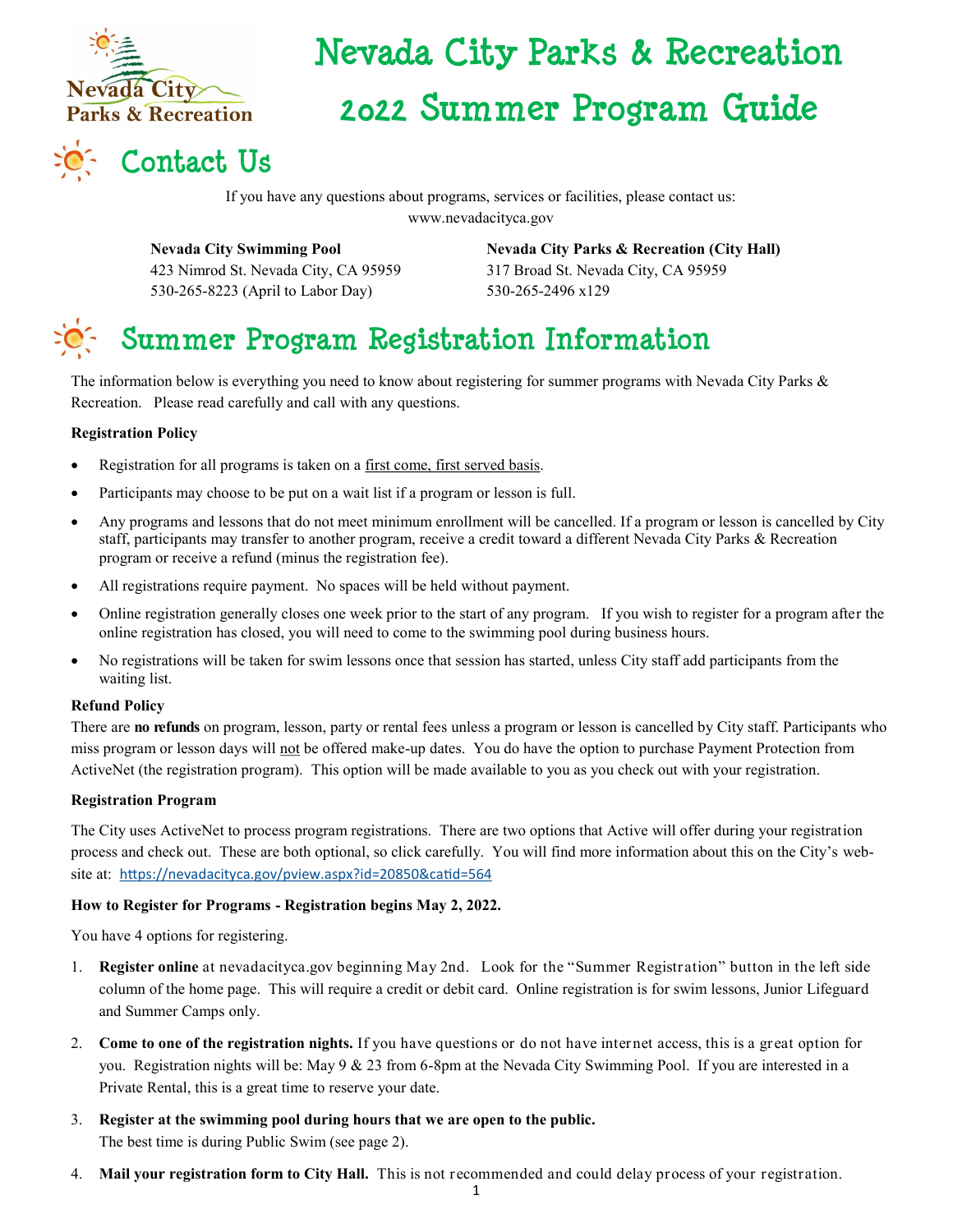# **Swimming Pool Programs**



These are the days and times that anyone from the public can swim. More details are posted on the City's website.

| Dates:                                     | Days:    |        | Time:         |
|--------------------------------------------|----------|--------|---------------|
| June 4                                     | Sat      |        | $12:00-4:00p$ |
| June 14-Aug 13                             | Tues-Sat |        | $12:00-4:00p$ |
| Aug 16-Sept 3                              | Sat only |        | 12:00-4:00p   |
| <b>Fees:</b>                               |          |        |               |
| Infant $(0-12$ months)                     |          | \$2.25 |               |
| Child $(13 \text{ mths } -17 \text{ yrs})$ |          | \$3.25 |               |
| Adult $(18 - 64 \text{ years})$            |          | \$4.25 |               |
| Senior $(65 + \text{years})$               |          | \$2.25 |               |
| Military Fee on July $1&&2$                |          | \$1.00 |               |

**Please note:** Our pool rules are posted on the City's website. This set of rules also explains our policy about passing the swim test to swim in the deep end.



Our water exercise class offers a variety of exercises to meet many workout goals. The class aims to promote muscle toning, cardio and flexibility. It is intended for all skill levels and includes both low and high impact moves. Instructors are not certified trainers. Adults may also swim laps during these times. Children under the age of 13 cannot attend adult swim times. Ages 13-17 must be accompanied by an adult.

| Dates:                   | Days:        | Times:                             |
|--------------------------|--------------|------------------------------------|
| June 14 - 23             | Tu/Wed/Th    | $6:30-7:30p$                       |
| June 28-Aug 11 Tu/Wed/Th |              | $10:30 - 11:30a$<br>and 6:30-7:30p |
| Aug 16-Sept 1            | Tues & Thurs | $10:30 - 11:30a$<br>and 6:30-7:30p |

#### **Fees:**

| Drop-in                      | \$6.00  |
|------------------------------|---------|
| Punch Card (10 visits)       | \$54.00 |
| <b>Individual Adult Pass</b> | \$143   |



The Season Pass is our best pool bargain! Purchase the Family Season Pass and your family has access to Public Swim for all family members and Water Exercise/Lap Swim times for the adults. The Family Pass is valid for one family; all family members (up to 8 people) listed on the pass must live in the same home.

The Adult Season Pass is valid for one adult and they will have access to Public Swim & Water Exercise/Lap Swim times.

The Child Season Pass is valid for one child to attend Public Swim.

Passes are valid June 4 - September 5, 2022. Passes can only be purchased at the swimming pool.

| <b>Family Pass</b>           | \$285 |
|------------------------------|-------|
| Individual Adult Pass        | \$143 |
| <b>Individual Child Pass</b> | \$91  |



Rent the Nevada City Pool for a private party. The pool will be reserved for you and your guests. Lifeguards are on duty. Book your rental early; dates fill up quickly! We begin taking reservations by phone on May 2nd. You may reserve your date in person at the Registration Nights (May  $9 & 23$  - see page 1).

| <b>Dates:</b> | Days:     | Time:          |
|---------------|-----------|----------------|
| Jun 17-Sept 3 | Fri & Sat | $5:00-7:30$ pm |

#### **Fees:**

| $1-50$ people  | \$185 |
|----------------|-------|
| 51-100 people  | \$238 |
| 101-150 people | \$297 |

More details available on the City's website.

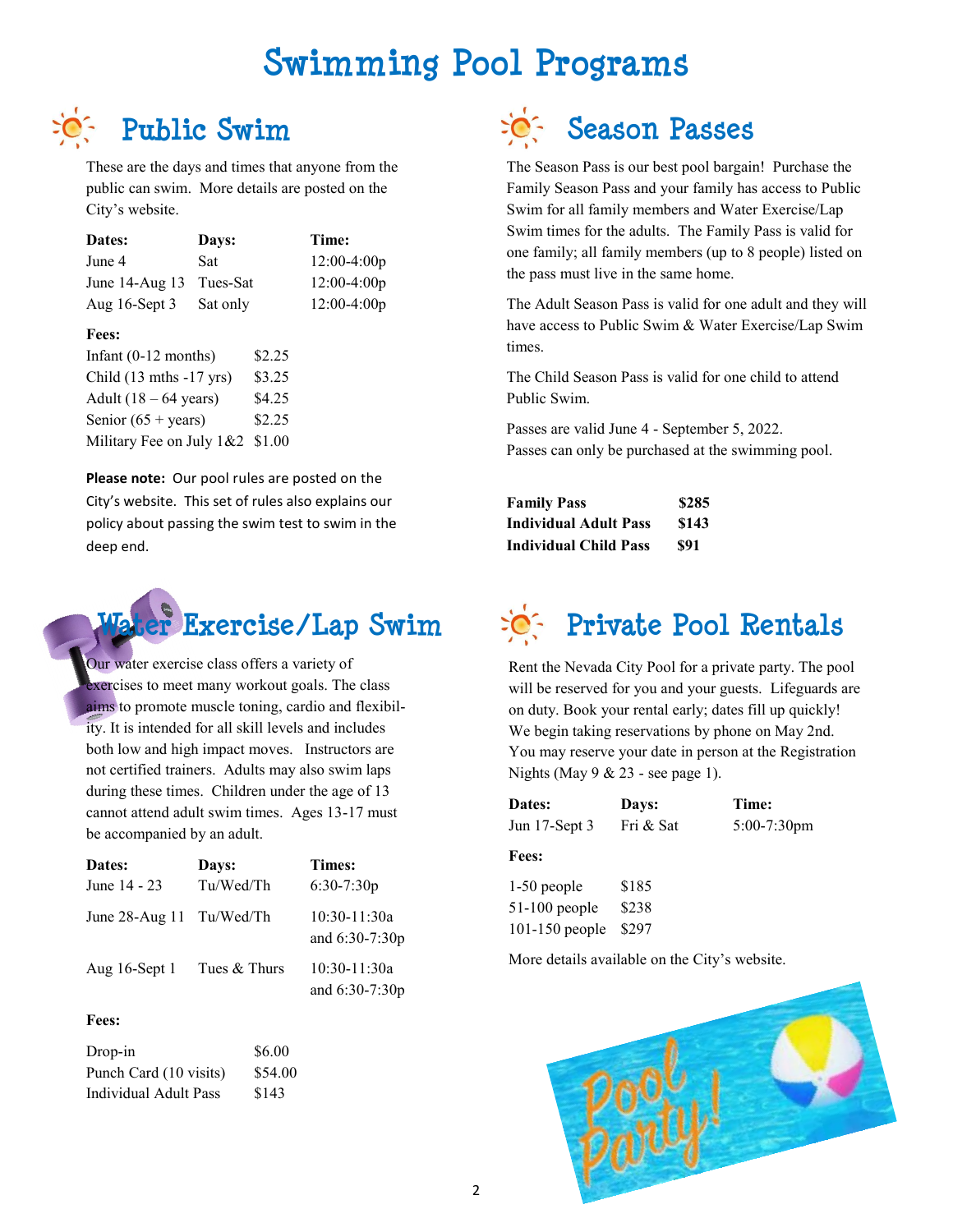

#### **Level A - Parent/Toddler (1-2 yrs) Fee: \$77.00 + 6.1% registration fee = \$81.70**

Level A introduces basic skills that help toddlers learn to swim. The focus is on helping the child feel comfortable in the water, explore submerging & buoyancy. **Please note:** Swim diapers are required for all children who are not potty trained.

#### **Level B - Parent/Toddler (3-4 yrs) Fee: \$77.00 + 6.1% registration fee = \$81.70**

Level B builds on the skills from Level A. Participants improve on these skills and learn to be more independent in the water. **Please note:** Swim diapers are required for all children who are not potty trained.

#### **Guppy's (4-6 yrs - generally) Fee: \$77.00 + 6.1% registration fee = \$81.70**

Guppy's typically are not completely supporting themselves in the water yet. They may be able to submerge their head, but they might also still be hesitant to do this. Guppy's may be able to swim a couple of strokes on their own, but are not showing any real form of swimming yet. Our staff will start with the basics and attempt to get Guppy's to swim 3-4 strokes in the water.

#### **Otters (6-9 yrs) Fee: \$77.00 + 6.1% registration fee = \$81.70**

Otters should be able to swim 1/2 the width of our swimming pool. Their stroke will not be fully developed, but they should be able to support themselves for that distance in the pool, either under or on top of the water. Otters are comfortable fully submerging their head in the water and are usually able to float.

#### **Dolphins (9+ yrs) Fee: \$77.00 + 6.1% registration fee = \$81.70**

Swimmers in the Dolphin classes should be able to swim across the pool and return. They are able to swim well and pass our swim test to go in the deep end, but need stroke refinement or are working on endurance.

#### **Private Lessons**

Private lessons are for adults & children. The instructor will teach according to the level of the swimmer.

Up to 3 people may be in one lesson time slot, as long as they are **all at the same swim level**. Private lessons are **NOT** appropriate for children 4 years old or younger.

**Fees: 1 person \$155 (\$164.46) 2 people \$190 (\$201.59) 3 people \$225.00 (\$238.73) (price with 6.1% registration fee applied)**

### Information & Frequently Asked Questions

#### **Who are the instructors?**

Swim Instructors at the Nevada City Swimming Pool are typically high school and college students who are trained by returning employees who have taught with our program in the past.

#### **How do I know if my child can pass the swim test, so that they can participate in the Dolphin class?**

Our criteria for passing the swim test is that a child can swim from one side of the pool to the other without stopping and without touching the bottom (they are allowed to quickly stand when they reach the wall as they are turning around). Their arms must come up out of the water and they must show some kind of breathing technique while swimming.

#### **How do I know if my 9 year old is ready to progress to the Dolphin class?**

The Dolphin classes will take place in the pool at the depth of 4-5 feet. One way to be sure your child is ready is to see if they can stand in this area. A child who is not strong enough to swim across the pool at least 2 times, can struggle because they cannot stop and stand up to take a rest. One of the things that instructors will work on at this level is endurance.

#### **What else is happening at the pool during my child's swim lessons?**

4:30-6:30p: There are only group and private swim lessons during this time.

10:30-11:30a & 6:30-7:30p: Private lessons during this time will share the pool with adult swim programs.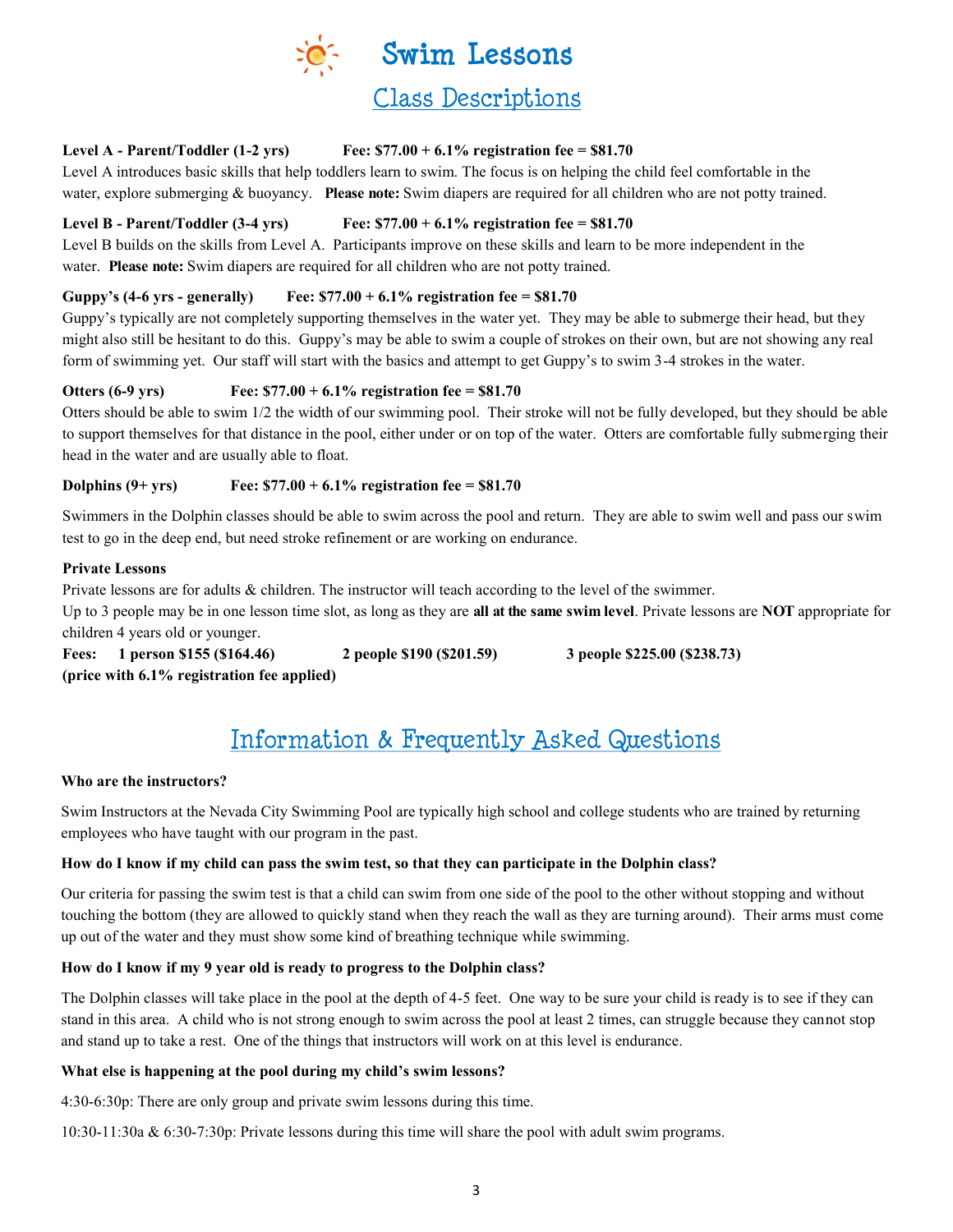### Swim Lesson Schedule

**Class Schedule:** Sessions 1 - 4 take place Tuesday, Wednesday & Thursday for 2 weeks and each lesson is 1/2 hour long. Classes may be added throughout the summer, so be sure to check the website or stop by the swimming pool for updates.

|                  | <b>Session 1</b><br><b>June 14-23</b> |            | <b>Session 2</b><br>June 28 - July 7 |                 | <b>Session 3</b><br><b>July 12-21</b> |            | <b>Session 4</b><br>July 26 - August 4 |            |
|------------------|---------------------------------------|------------|--------------------------------------|-----------------|---------------------------------------|------------|----------------------------------------|------------|
| <b>Toddler A</b> | 4:30p                                 | A11        | 5:00p                                | A22             | 4:30p                                 | A31        | 5:00p                                  | A41        |
|                  | 5:30p                                 | A13        | 6:00p                                | A24             | 5:30p                                 | A33        | 6:00p                                  | A44        |
| <b>Toddler B</b> | 5:00p                                 | <b>B12</b> | 4:30p                                | <b>B21</b>      | 5:00p                                 | <b>B32</b> | 4:30p                                  | <b>B41</b> |
|                  |                                       |            | 5:30p                                | <b>B23</b>      | 6:00p                                 | <b>B34</b> | 5:30p                                  | <b>B43</b> |
| Guppy's          | 4:30p                                 | G11        | 4:30p                                | G21             | 4:30p                                 | G31        | 4:30p                                  | G41        |
|                  | 5:00p                                 | G12        | 5:00p                                | G22             | 5:00p                                 | G32        | 5:00p                                  | G42        |
|                  | 5:30p                                 | G13        | 5:30p                                | G <sub>23</sub> | 5:30p                                 | G33        | 5:30p                                  | G43        |
|                  | 6:00p                                 | G14        | 6:00p                                | G24             | 6:00p                                 | G34        | 6:00p                                  | G44        |
| <b>Otters</b>    | 4:30p                                 | 011        | 4:30p                                | 021             | 4:30p                                 | 031        | 4:30p                                  | 041        |
|                  | 5:00p                                 | 012        | 5:00p                                | 022             | 5:00p                                 | O32        | 5:00p                                  | O42        |
|                  | 6:00p                                 | 013        | 5:30p                                | 023             | 5:30p                                 | O33        | 5:30p                                  | O43        |
|                  |                                       |            | 6:00p                                | O <sub>24</sub> | 6:00p                                 | O34        | 6:00p                                  | O44        |
| <b>Dolphins</b>  | 5:30p                                 | D13        | 4:30p                                | D21             | 5:30p                                 | D33        | 6:00p                                  | D44        |
|                  | 6:00p                                 | D14        | 5:00p                                | D <sub>22</sub> |                                       |            |                                        |            |
| <b>Private</b>   |                                       |            | 5:30p                                | P <sub>23</sub> | 4:30p                                 | P31        | 4:30p                                  | P41        |
| Lessons          |                                       |            | 6:00p                                | P24             | 5:00p                                 | P32        | 5:00p                                  | P42        |
|                  |                                       |            |                                      |                 | 6:00p                                 | P34        | 5:30p                                  | P43        |



This fun and active camp will focus on skills needed to be a lifeguard: communication, decision making, basic responsibilities of a lifeguard, basic knowledge required of lifeguards, and how to be a swim instructor. Our staff will keep program time dynamic and fast paced. There will also be free time for participants to swim. **Participants must be 11-14 years old & should be able to swim 30 yards, tread water for 1 minute and swim underwater for 10 feet.** You will receive a packet of information with more camp details  $\&$  an emergency form when you register. You can also view and print this packet on the City's website at: [https://](https://nevadacityca.municipalone.com/pview.aspx?id=20886&catid=0) [nevadacityca.municipalone.com/pview.aspx?id=20886&catid=0](https://nevadacityca.municipalone.com/pview.aspx?id=20886&catid=0)

**Dates:** July 12-21; participants can register for one or both weeks **Days:** Tues - Thurs **Time:** 9:30a-1:30p **Fee:** Weekly rate: \$54.00\* *\*A 6.1% registration fee will be added to your camp total.*

**Registration Codes: Week 1: July 12-14:** JLG122 **Week 2: July 19-21:** JLG222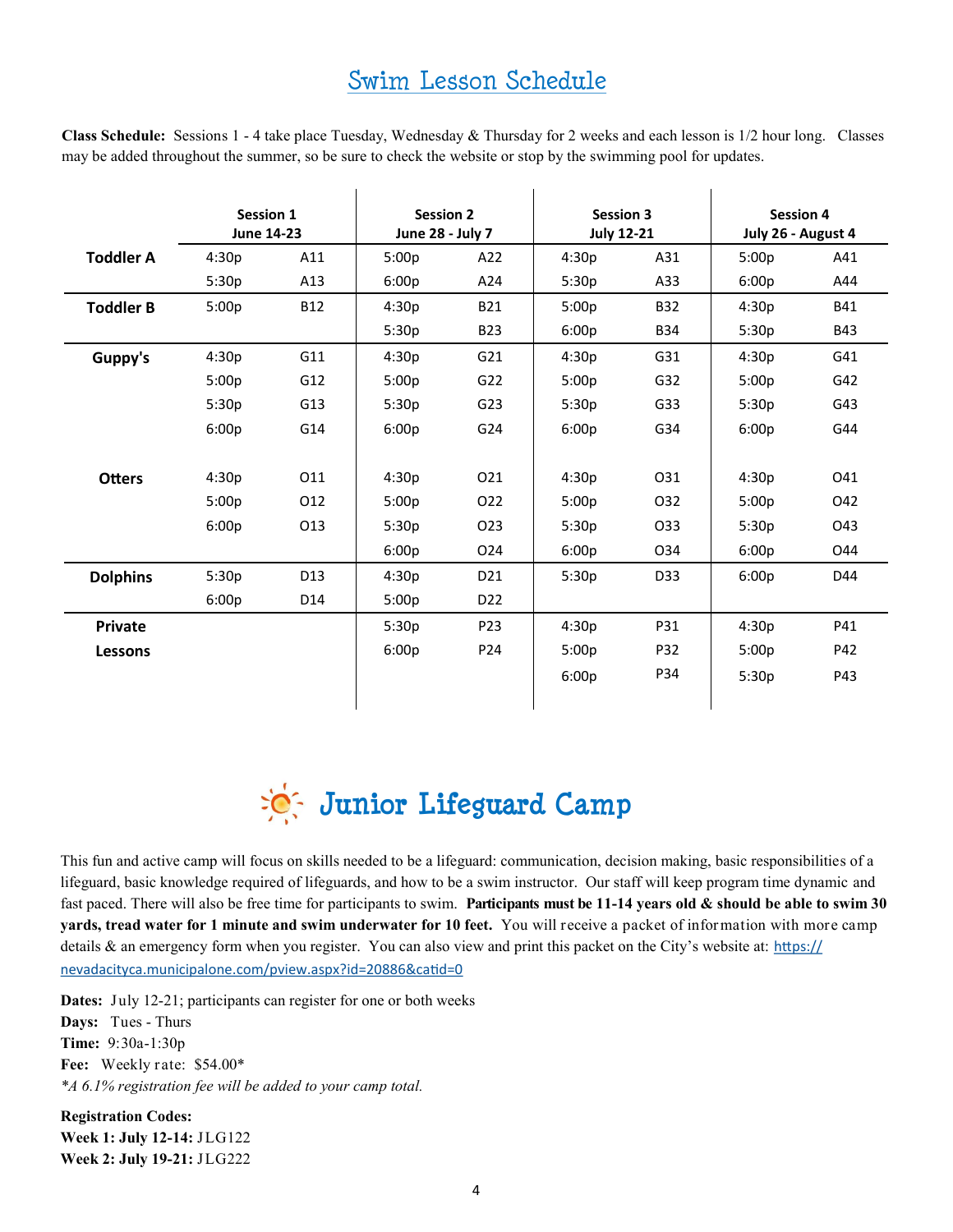# **Day Camp Programs**

Nevada City Parks & Recreation partners with outside organizations to provide day camp programs. The programs are planned, organized and presented by outside partners. The registration is processed with NC Parks & Recreation. If you have questions about program details, contact the camp directly. If you have questions about registration contact Parks & Rec.





Dates: August 1-5 **Time:** 9:00a - 12:00p **Ages:** 9-13 **Fee:** \$222 + 6.1% registration fee = \$235.54 **Location:** Seaman's Lodge **Code:** VP122

An active, hands-on class exploring the basics of moviemaking. Participants work in small teams in creating video production projects: from their own story concept, to production and thru the editing process. Participants begin with an action film that is prestoryboarded into 18 shots, angles and techniques assembled into a short video. Then the participants move on to creating a music video, movie trailer, commercial…whatever ideas inspire them. Each participant will receive video file of all projects. Instructor is a professional media producer /certificated teacher in video/TV productions. This link is a promo video for "Let's Make Movies" camp: [https://youtu.be/1m](https://youtu.be/1m-4CBlOqz0)-4CBlOqz0



### **Babysitting for Beginners**

| Location:     | Seaman's Lodge  |                                             |  |
|---------------|-----------------|---------------------------------------------|--|
| Date:         | June 4          |                                             |  |
| Fee:          |                 | \$94.80 + 6.1% registration fee = $$100.58$ |  |
| Time:         | Ages:           | Code:                                       |  |
| $9:00a-1:00p$ | $10-16$ yr olds | BB122                                       |  |

Learn the skills needed to be a trusted and responsible babysitter! Learn all about childhood development, bedtime strategies, positive redirection, how to get a job, and ways to make babysitting fun for you and the kids. Basic first aid, general safety, and what to do in an emergency will also be covered. Students should bring a water bottle, snack and dress to move!



## **Challenger Multi-Sports Camp**

| Dates:                           | June 13-17                                 |
|----------------------------------|--------------------------------------------|
| Time:                            | $9:00a - 12:00p$                           |
| Ages:<br>6-8 years<br>9-12 years | Code:<br>CMS122<br>CMS222                  |
| Fee:                             | $$258 + 6.1\%$ registration fee = \$273.74 |
| Location:                        | Pioneer Park - Bandshell                   |
|                                  |                                            |



visit their website:

www.challengersports.com

Challenger's coaches will provide a memorable week of nonstop action, fun and competition – All with a British Twist! Children will learn British sports and develop new skills with team-building activities that include more than just running, jumping, catching, kicking and throwing! They will learn about Respect, Responsibility, Integrity, Sportsmanship and Leadership, while playing hard, having fun and making new friends.

The Sports Camp program has been developed for children between the ages of 6-12 years old and will run Monday through Friday for 3 hours each day. The campers will learn and enjoy games that kids on the other side of the Atlantic play every day. Campers will be registered by age groups; 6-8 year olds together and 9-12 year olds together. The two age groups may combine for some activities.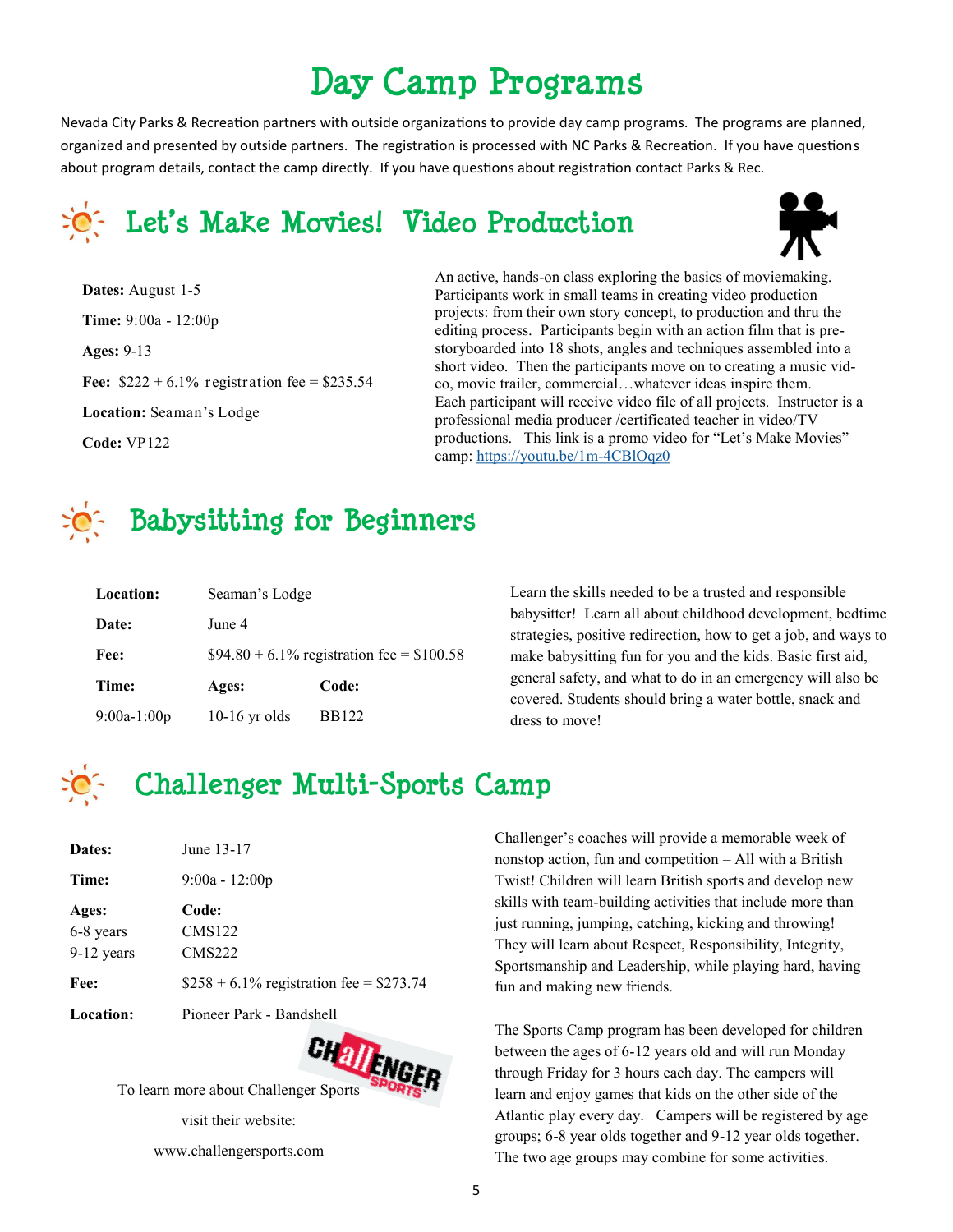



Mark Bradski, Instructor/Founder, holds a credential in elementary education and is an expert in hands-on science. His goal for participants is to instill a love of learning and the ability to solve problems with a scientific approach. Each day will be filled with science fun! You will see amazing demonstrations, then build a project to take home and enjoy.

**Time:** 9:30a - 12:30p each day

**Grades:** 1-7 (fall grade level)

**Fee:**  $$164.50 + 6.1\%$  registration fee = \$174.53

**Location:** Seaman's Lodge

**Code:** KS122



#### **Engineers & Builders**

Use your design skills to complete an engineering challenge each day. Use wood to build a strong structure then create a device to launch paper airplanes. Construct a working crane with grapple hook. Invent a tool that solves a problem. Build a hydraulic powered mini elevator. Plus rubber band launchers and a free build time **Dates:** July 25-29 each day with lots of different materials.

> **For more information about Kidscience Camps visit www.kidscienceadventures.com**



Join us this summer for tons of challenging chess lessons, exciting games, and cool prizes. You'll improve your chess skills, meet new friends, and work out your most powerful muscle - your brain! Camps include fun team chess games (like bughouse), tournaments, & puzzles. Each camper receives a T-shirt, trophy, and puzzle folder. Unleash your brain power and spend part of your vacation with Chess Wizards! Chess Wizards has been teaching the game of chess since 2002. Our interactive curriculum makes learning fun for new and seasoned players alike. Our K-8 day camps are led by our most experienced instructors, and provides campers with a memorable experience while challenging their mind. Half day and Full day camps available.

#### **Session 1: June 27—July 1**

| <b>Grades:</b> K-8 (fall grade level) | <b>Location:</b> Seaman's Lodge            |         |
|---------------------------------------|--------------------------------------------|---------|
| Time:                                 | Fee:                                       | Code:   |
| 9:00a - 12:00p $(1/2 \text{ day})$    | $$228 + 6.1\%$ registration fee = \$241.91 | CHES122 |
| $12:00p - 3:00p (1/2 day)$            | $$228 + 6.1\%$ registration fee = \$241.91 | CHES222 |
| $9:00a - 3:00p$ (full day)            | $$348 + 6.1\%$ registration fee = \$369.23 | CHES322 |

#### **Session 2: July 18-22**

| <b>Grades:</b> K-8 (fall grade level) | <b>Location:</b> Seaman's Lodge            |                     |
|---------------------------------------|--------------------------------------------|---------------------|
| Time:                                 | Fee:                                       | Code:               |
| $9:00a - 12:00p(1/2 day)$             | $$228 + 6.1\%$ registration fee = \$241.91 | CHES422             |
| $12:00p - 3:00p (1/2 day)$            | $$228 + 6.1\%$ registration fee = \$241.91 | CHES <sub>522</sub> |
| $9:00a - 3:00p$ (full day)            | $$348 + 6.1\%$ registration fee = \$369.23 | CHES622             |



To learn more about Chess Wizards check out their website: http://chesswizards.com/